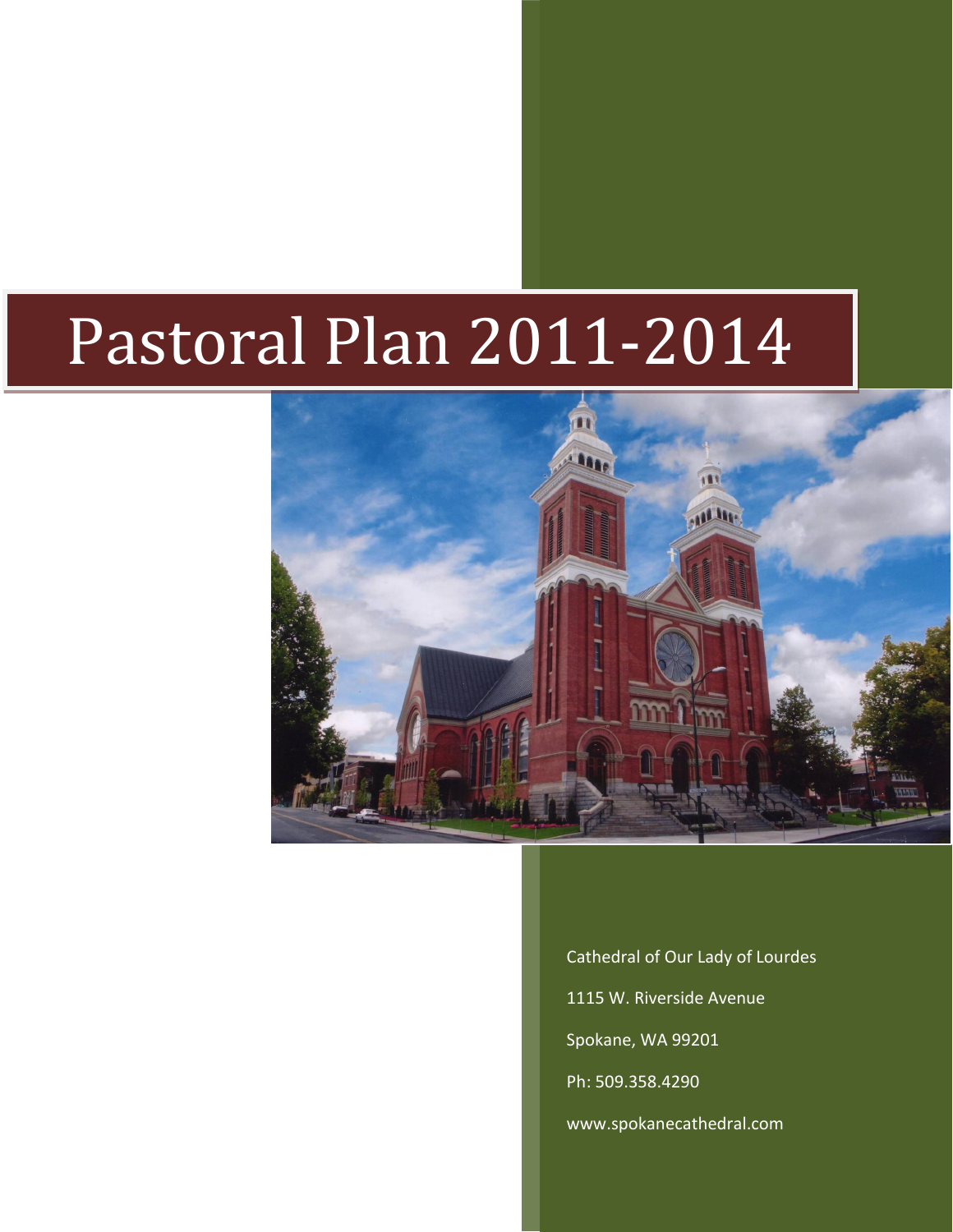# *The Cathedral of Our Lady of Lourdes*

# **Pastoral Plan 2011-2014**

# **SPIRITUAL LIFE AND WORSHIP**

# **GOAL I**

As the Mother Church of the Diocese of Spokane, we seek to be a large, vibrant and faith-filled community which serves as a model for Catholic liturgical life and spiritual growth.

## **Strategy 1**

The Parish Pastoral Council will periodically review all the liturgical celebrations in our parish to ensure that the following elements are preserved and evident: inclusive worship, warm hospitality, unity, respect for tradition, and the principle of noble simplicity.

Some specific aspects of this strategy include:

- Involving deacons from throughout the diocese to assist at Sunday Masses.
- Semi-annual recruiting and training of all ushers/greeters with an emphasis on the virtue of hospitality.
- Semi-annual training of all ministers of the altar with an emphasis on the guidance  $\bullet$ provided by the General Instruction of the Roman Missal.
- Evaluating the Mass and Confession schedule in November, 2012.  $\bullet$
- Reviewing the music program on an annual basis and assisting in providing support and development.
- Emphasizing the importance of our bishop in his Cathedral.

## **Strategy 2**

The Parish Pastoral Council will be involved in the planning and evaluation of opportunities for spiritual growth on an annual basis. These opportunities shall be clearly communicated to both the parish and diocese.

## **GOAL II**

As a local parish church, we seek to be an intimate family of faith that constantly strives to find our unity and strength in the Holy Eucharist.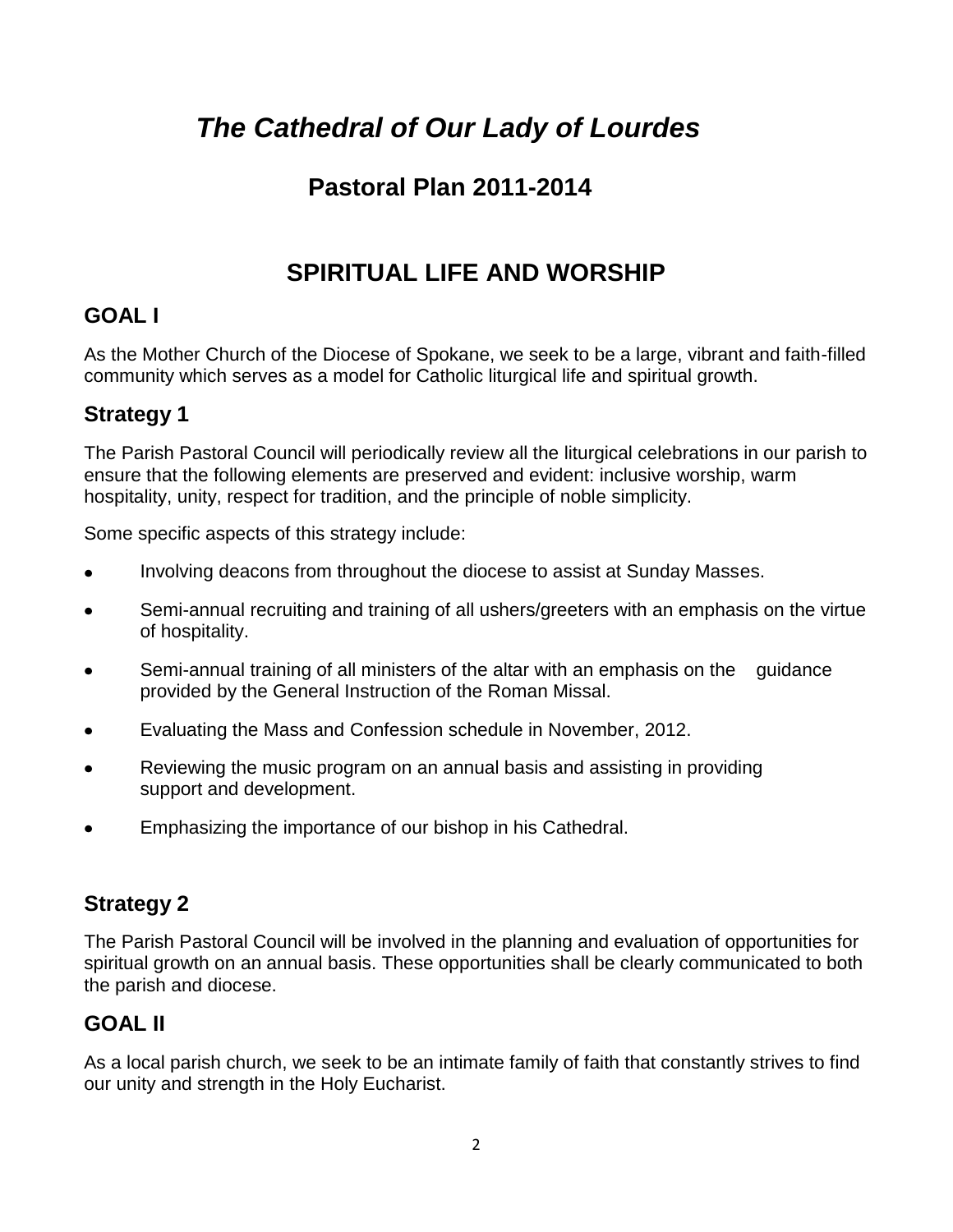## **Strategy 1**

The Parish Pastoral Council will investigate ways to invite new parishioners to actively participate in the spiritual life and worship of our parish. Particular emphasis will be on building a strong sense of community and belonging.

## **Strategy 2**

The Parish Pastoral Council will discuss appropriate ways to acknowledge and include young parents, children and teens in the spiritual life and worship of our parish.

Some specific elements of this strategy include:

- Children's Liturgy of the Word
- Children's Choir
- Opportunities for spiritual growth (rosary, stations of the cross, etc.)
- Liturgical Ministry
- Children's Collection
- Moms' Group

#### **Strategy 3**

Recognizing that attendance at Sunday Mass and other liturgical events could be better, the Parish Pastoral Council will discuss ways of increasing participation in both daily and Sunday celebrations of the Eucharist as well as Adoration of the Blessed Sacrament, the rosary and other devotions.

## **EVANGELIZATION AND FAITH FORMATION**

#### **GOAL I**

We seek to be a Cathedral Parish that offers a comprehensive Catholic educational program from cradle to grave for the benefit of our own parishioners as well as those in the Diocese of Spokane.

#### **Strategy 1**

The parish will provide for regular adult education opportunities that deepen our understanding of the Catholic Faith. The Parish Pastoral Council will evaluate these opportunities and make suggestions for future programs.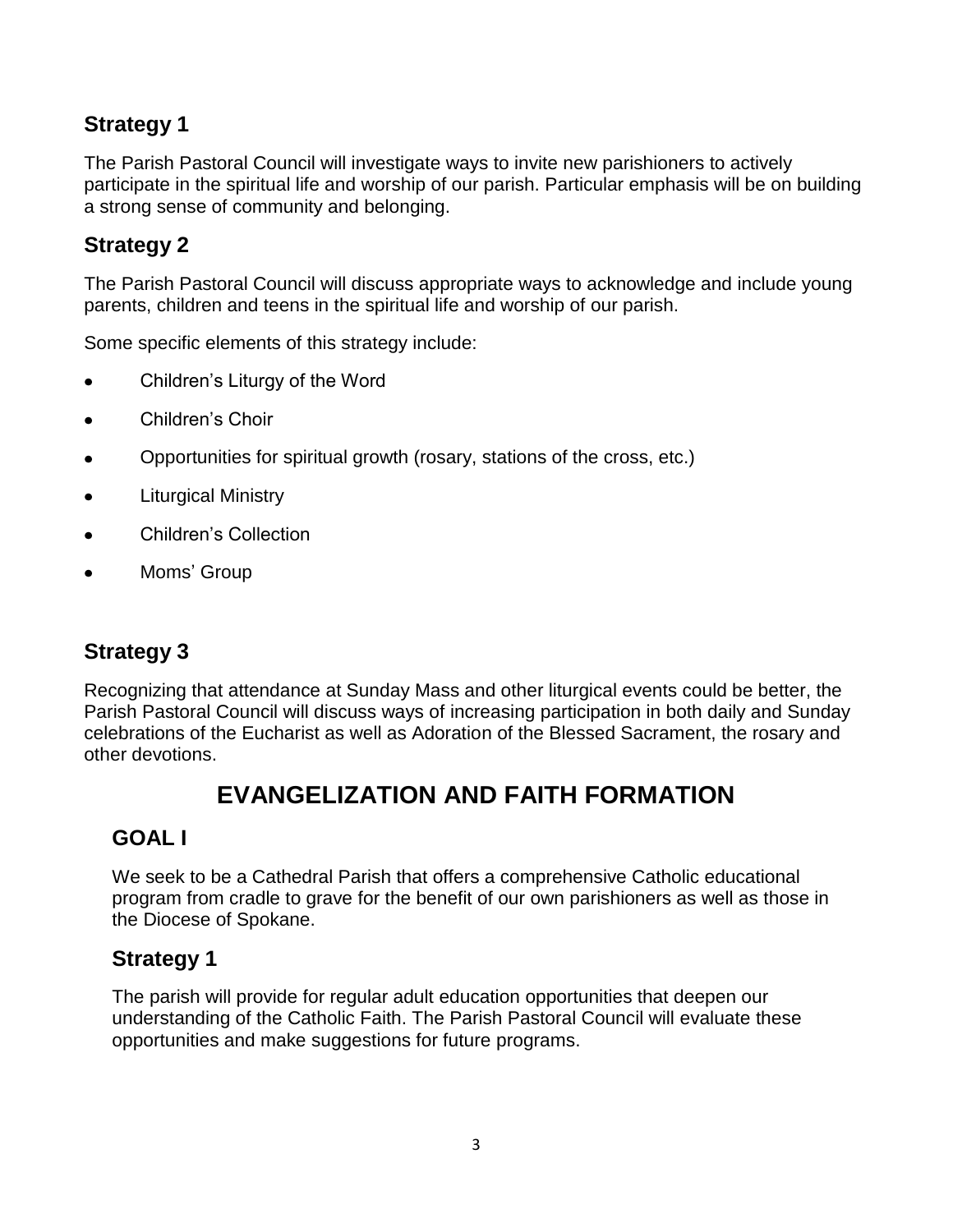## **Strategy 2**

The Parish Pastoral Council will regularly evaluate the effectiveness of our RCIA /inquiry programs and offer support.

## **Strategy 3**

The parish will place a high priority on the education of children and young people.

Some specific aspects of this strategy include:

- Collaboration with Cataldo Catholic School.
- Adequate Sacramental preparation for children.  $\bullet$
- Ongoing religious formation of children and young people.

## **Strategy 4**

Serious effort will be made to employ a highly competent Coordinator of Religious Education for the parish. The Parish Pastoral Council will collaborate with the Finance Council in finding ways to fund this position by July 1, 2012.

## **GOAL II**

We seek to be a Cathedral Parish that is committed to the New Evangelization inaugurated by Blessed Pope John Paul the Great and continued by Pope Benedict XVI. We strive to joyfully and vigorously proclaim our Catholic Faith by the way in which we live our daily lives.

#### **Strategy 1**

In close collaboration with the Hospitality Committee, the Parish Pastoral Council will regularly review the ways in which we reach out to those who are not Catholic as well as those who no longer actively practice the Catholic faith.

Some aspects of this strategy are:

- Developing a systematic plan to reach out to the neighborhoods within the Cathedral boundaries. Special attention should be given to the new neighborhoods in Airway Heights and along Highway 195.
- Developing a specific plan for parishioners to identify and invite people back to the practice of the faith.
- Expanding the times available for the Sacrament of Reconciliation and clearly  $\bullet$ advertising those times.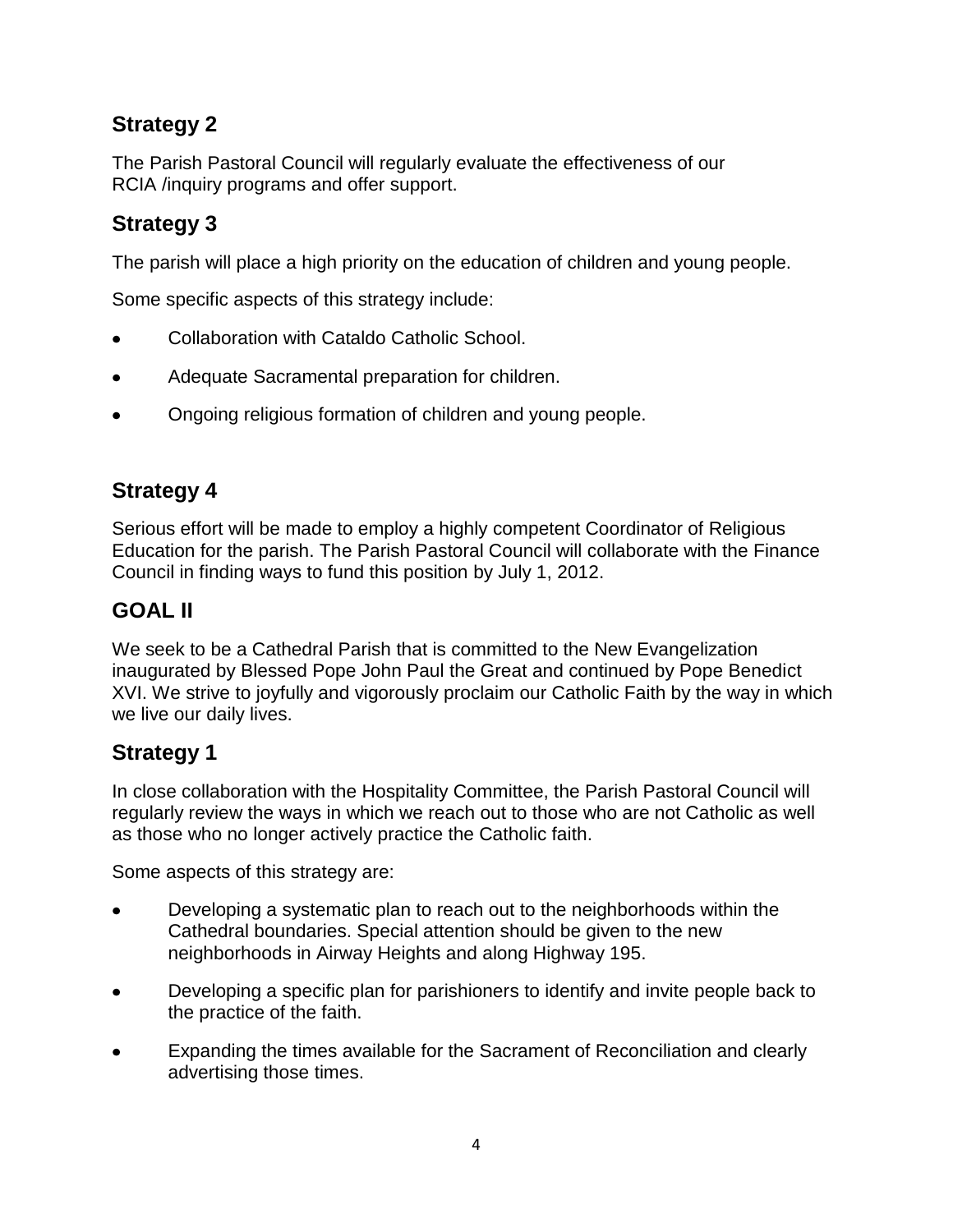Making use of existing organizations such as the Knights of Columbus and the Hospitality Committee to assist with these efforts.

## **Strategy 2**

The Cathedral building itself is an imposing presence in the downtown core. The Parish Pastoral Council will examine ways to raise the profile of the Cathedral for the purpose of evangelization.

Some aspects of this strategy are:

- Making good use of our Docents and actively supporting that ministry.
- Investigating the feasibility of keeping the Cathedral open to visitors and parishioners during the day. Prepare a report by January, 2012.
- Renewing the website and exploring other means of electronic networking.
- Exploring ways for the Cathedral Clergy to be involved in the downtown civic Community.
- Examining ways to maintain and enhance the beauty of the interior of the Cathedral.
- Raising the profile of the Cathedral through advertising, tourist publications, and the cultivation of media relationships.

# **BUILDINGS, GROUNDS AND ADMINISTRATION**

## **GOAL I**

In preparation for our celebration of 100 years as the Cathedral Church for the Diocese of Spokane, we seek to invest in capital improvements to the Cathedral Campus.

## **Strategy 1**

The Parish Pastoral Council, the Parish Finance Council and the Superintendent of Buildings and Grounds will assist the Rector in establishing a Building Committee whose purpose is to examine options and make recommendations regarding renovation and restoration of the Cathedral Campus.

This committee will be formed by January 15, 2012. Its report and recommendations will be submitted to the Parish Pastoral Council and Parish Finance Council by May 15, 2012.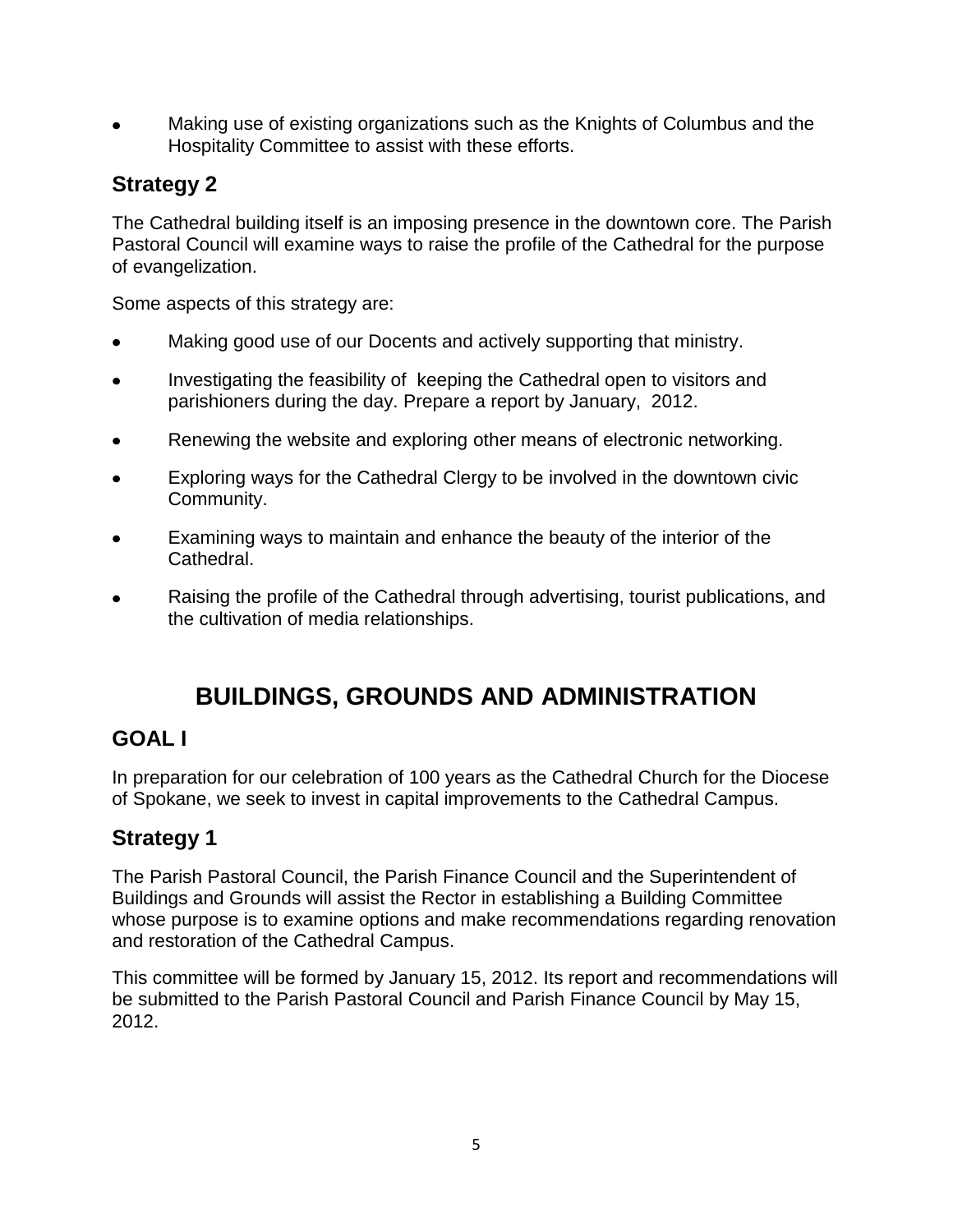Some elements of this strategy include:

- Evaluation of the Cathedral sanctuary with a particular focus on possibly replacing the cathedra, celebrant's chair, and cement pulpit.
- Research on the feasibility of replacing the cement box hanging above the altar. Particular sensitivity needs to be given to sound, light, and the community's focus on the free standing altar.
- Evaluation of overall lighting, wall color, floor coverings, etc.  $\bullet$
- Development of a maintenance priority list for the Cathedral Church which would include protection of the stained glass windows, maintenance of the organs, bell and carillon, bronze doors, etc.
- Evaluation of the infrastructure needs of the Cathedral Rectory including  $\bullet$ windows, roof, HVAC, electrical, furnishings and finishes.
- Evaluation of the maintenance needs and possible uses for the current Religious Education Center.
- Investigation of possible solutions to the limited parking situation.

## **Strategy 2**

The Parish Finance Council and the Parish Pastoral Council will ensure that the ongoing work of the Building Committee, as well as the overall financial health of the parish, is clearly communicated to members of the parish on a regular basis.

#### **GOAL II**

We will seek to provide for the ongoing maintenance and upkeep of the Cathedral Campus in such a way that it adequately supports the mission and ministry of the parish.

## **Strategy 1**

In collaboration with the Parish Finance Council, the Rector will develop an increased offertory campaign plan to be implemented by March, 2012.

#### **Strategy 2**

The Parish Pastoral Council will collaborate with the Parish Finance Council on the feasibility of a capital campaign to be inaugurated in the Fall of 2012. The scope of this campaign will be contingent on the results of the first goal listed above as well as the status of the mediation process of the Diocese of Spokane.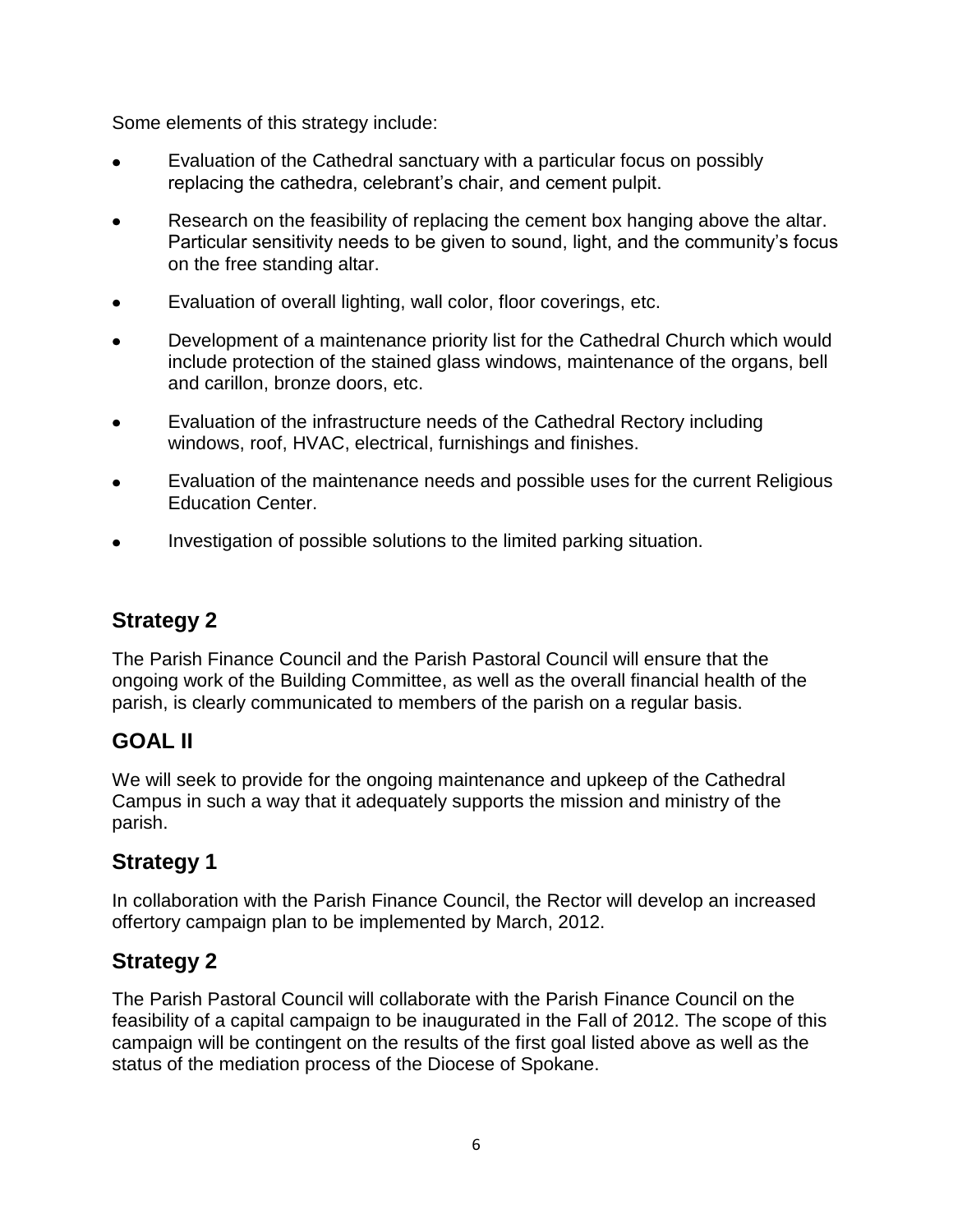# **SOCIAL OUTREACH AND CONCERN**

## **GOAL I**

We seek to be a community that joyfully continues its strong commitment to those who are poor, unemployed, sick or marginalized in any way.

## **Strategy 1**

The Parish Pastoral Council will ensure that the various programs of the Cathedral's social outreach program are periodically communicated to the members of the parish.

## **Strategy 2**

The members of the Social Concerns Committee will collaborate with the Parish Pastoral Council on a regular basis in providing a variety of initiatives to address issues associated with poverty and homelessness.

## **Strategy 3**

The Parish Pastoral Council will evaluate the effectiveness of all the social outreach programs of the Cathedral on an annual basis and make recommendations for any needed change.

### **Strategy 4**

Parish organizations will build into their annual planning opportunities to raise awareness regarding the Church's social teachings and a preferential option for the poor.

## **GOAL II**

We strive to be parishioners who are good stewards of the financial resources dedicated to social outreach.

## **Strategy 1**

The Parish Finance Council will receive and review quarterly reports from the Catholic Charities Financial Assistance Program and make funding level recommendations based on that review.

## **Strategy 2**

The Annual Report of the Cathedral will contain a detailed description of how the second collection/poor fund money was distributed.

## **Strategy 3**

All money collected for social outreach through the second collection, First Friday collection and poor fund envelope will continue to be recorded and deposited into an account separate from the general fund.